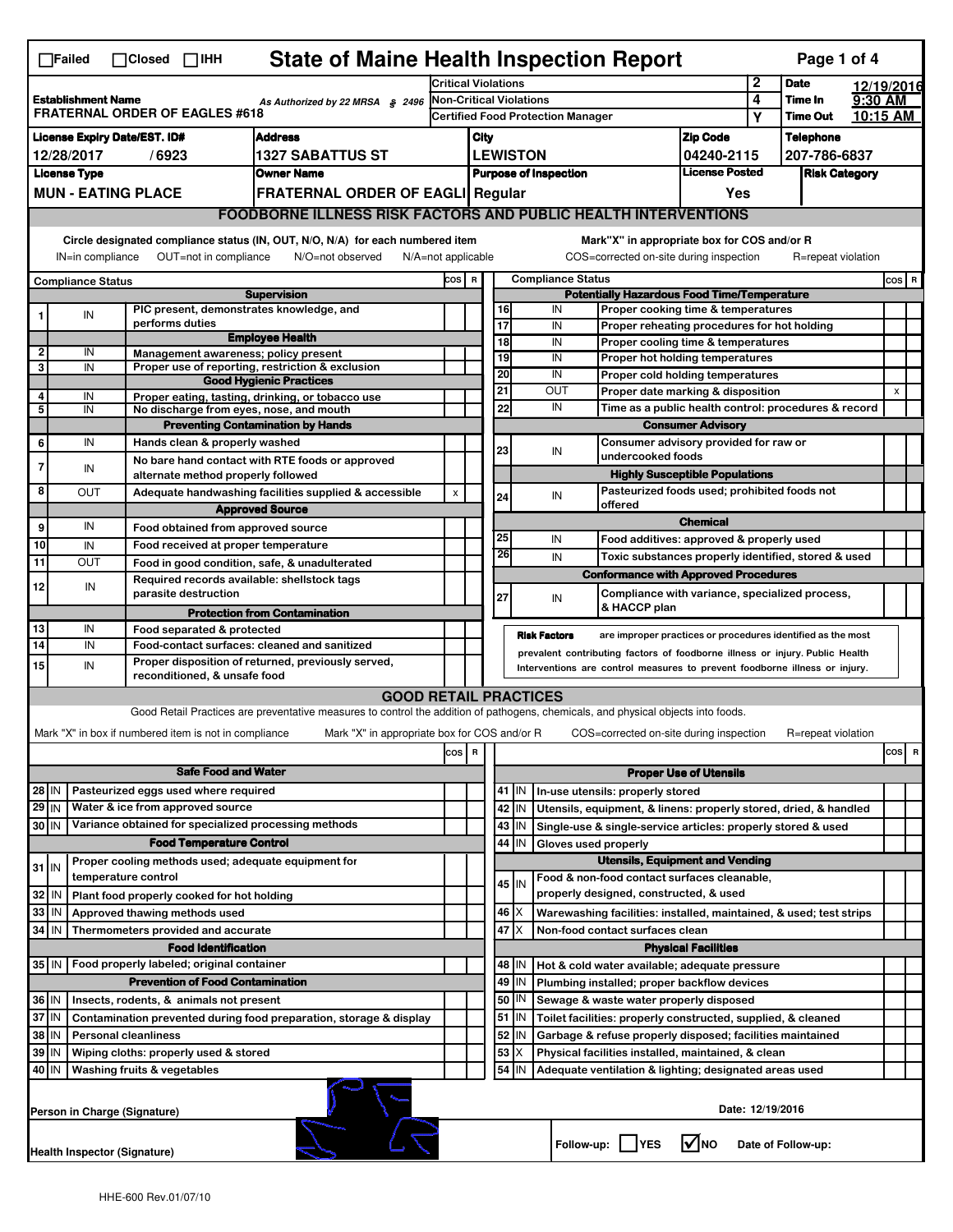| <b>State of Maine Health Inspection Report</b><br>Page 2 of 4      |                                           |                                 |                                 |              |                               |                                  |  |  |  |  |
|--------------------------------------------------------------------|-------------------------------------------|---------------------------------|---------------------------------|--------------|-------------------------------|----------------------------------|--|--|--|--|
| <b>Establishment Name</b><br><b>FRATERNAL ORDER OF EAGLES #618</b> |                                           | As Authorized by 22 MRSA § 2496 | 12/19/2016<br><b>Date</b>       |              |                               |                                  |  |  |  |  |
| License Expiry Date/EST. ID#<br>12/28/2017<br>/6923                | <b>Address</b><br><b>1327 SABATTUS ST</b> |                                 | City / State<br><b>LEWISTON</b> | / ME         | <b>Zip Code</b><br>04240-2115 | <b>Telephone</b><br>207-786-6837 |  |  |  |  |
|                                                                    | <b>Temperature Observations</b>           |                                 |                                 |              |                               |                                  |  |  |  |  |
| Location<br>Temperature                                            |                                           |                                 |                                 | <b>Notes</b> |                               |                                  |  |  |  |  |
| rinse cycle                                                        | 182                                       | dishmachine                     |                                 |              |                               |                                  |  |  |  |  |
| Frig                                                               | 38                                        |                                 |                                 |              |                               |                                  |  |  |  |  |
| walk-in cooler                                                     | 40                                        |                                 |                                 |              |                               |                                  |  |  |  |  |

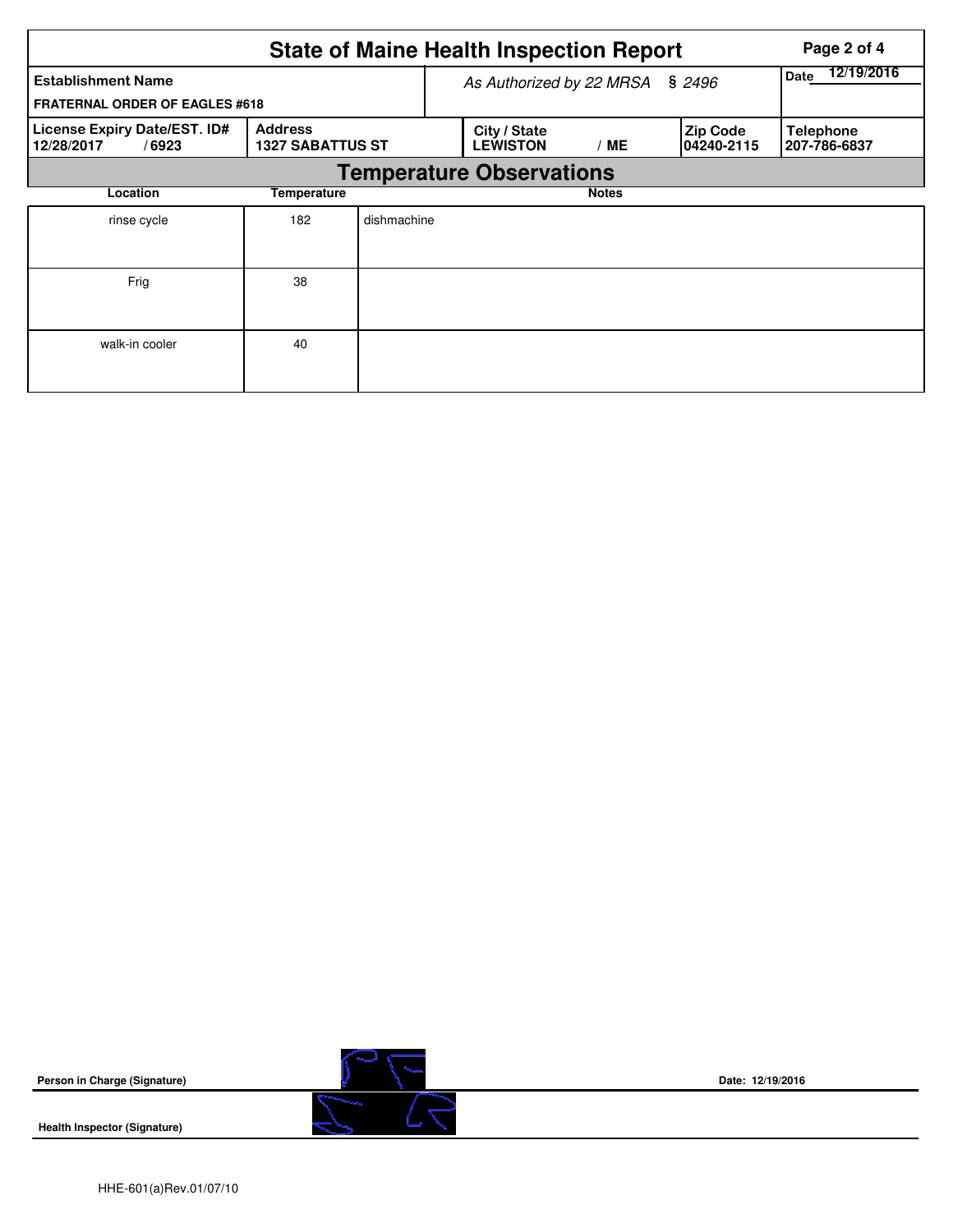| <b>State of Maine Health Inspection Report</b>                                                                                                                                                                                               |                                           |                                 |           |                               |                    |  |  |  |  |
|----------------------------------------------------------------------------------------------------------------------------------------------------------------------------------------------------------------------------------------------|-------------------------------------------|---------------------------------|-----------|-------------------------------|--------------------|--|--|--|--|
| <b>Establishment Name</b>                                                                                                                                                                                                                    |                                           |                                 |           |                               | 12/19/2016<br>Date |  |  |  |  |
| <b>FRATERNAL ORDER OF EAGLES #618</b>                                                                                                                                                                                                        |                                           |                                 |           |                               |                    |  |  |  |  |
| License Expiry Date/EST. ID#<br>12/28/2017<br>/6923                                                                                                                                                                                          | <b>Address</b><br><b>1327 SABATTUS ST</b> | City / State<br><b>LEWISTON</b> | <b>ME</b> | <b>Zip Code</b><br>04240-2115 |                    |  |  |  |  |
| <b>Observations and Corrective Actions</b>                                                                                                                                                                                                   |                                           |                                 |           |                               |                    |  |  |  |  |
| Violations cited in this report must be corrected within the time frames below, or as stated in sections<br>8-405.11 and 8-406.11 of the Food Code                                                                                           |                                           |                                 |           |                               |                    |  |  |  |  |
| 8: 6-301.12: N: Sanitary towels / hand drying device not provided for hand wash sink or lavatory.                                                                                                                                            |                                           |                                 |           |                               |                    |  |  |  |  |
| INSPECTOR NOTES: need paper towels at handsink cos                                                                                                                                                                                           |                                           |                                 |           |                               |                    |  |  |  |  |
| 11: 3-202.15: C: Food packages are not in good condition and do not protect the integrity of the contents.<br>INSPECTOR NOTES: food cannot be stored in original can Pizza tomato sauce must be put in foor safe container after opening cos |                                           |                                 |           |                               |                    |  |  |  |  |
| 21: 3-501.17.(D): C: Date marking system used at the Eating Establishment does not meet the criteria list in code.                                                                                                                           |                                           |                                 |           |                               |                    |  |  |  |  |
| INSPECTOR NOTES: need date marking procedure                                                                                                                                                                                                 |                                           |                                 |           |                               |                    |  |  |  |  |
| 46: 4-501.15: N: Ware washing machines not properly operated.                                                                                                                                                                                |                                           |                                 |           |                               |                    |  |  |  |  |
| INSPECTOR NOTES: have washer guage repair dishwasher                                                                                                                                                                                         |                                           |                                 |           |                               |                    |  |  |  |  |
| 47: 4-602.13: N: Non-food contact surfaces are not cleaned at a frequency necessary to preclude accumulation of soil residues.                                                                                                               |                                           |                                 |           |                               |                    |  |  |  |  |
| INSPECTOR NOTES: clean exterior of trash cans                                                                                                                                                                                                |                                           |                                 |           |                               |                    |  |  |  |  |
|                                                                                                                                                                                                                                              |                                           |                                 |           |                               |                    |  |  |  |  |
| 53: 6-501.12: N: The physical facilities are not clean.                                                                                                                                                                                      |                                           |                                 |           |                               |                    |  |  |  |  |
| <b>INSPECTOR NOTES: clean walls</b>                                                                                                                                                                                                          |                                           |                                 |           |                               |                    |  |  |  |  |
|                                                                                                                                                                                                                                              |                                           |                                 |           |                               |                    |  |  |  |  |
|                                                                                                                                                                                                                                              |                                           |                                 |           |                               |                    |  |  |  |  |